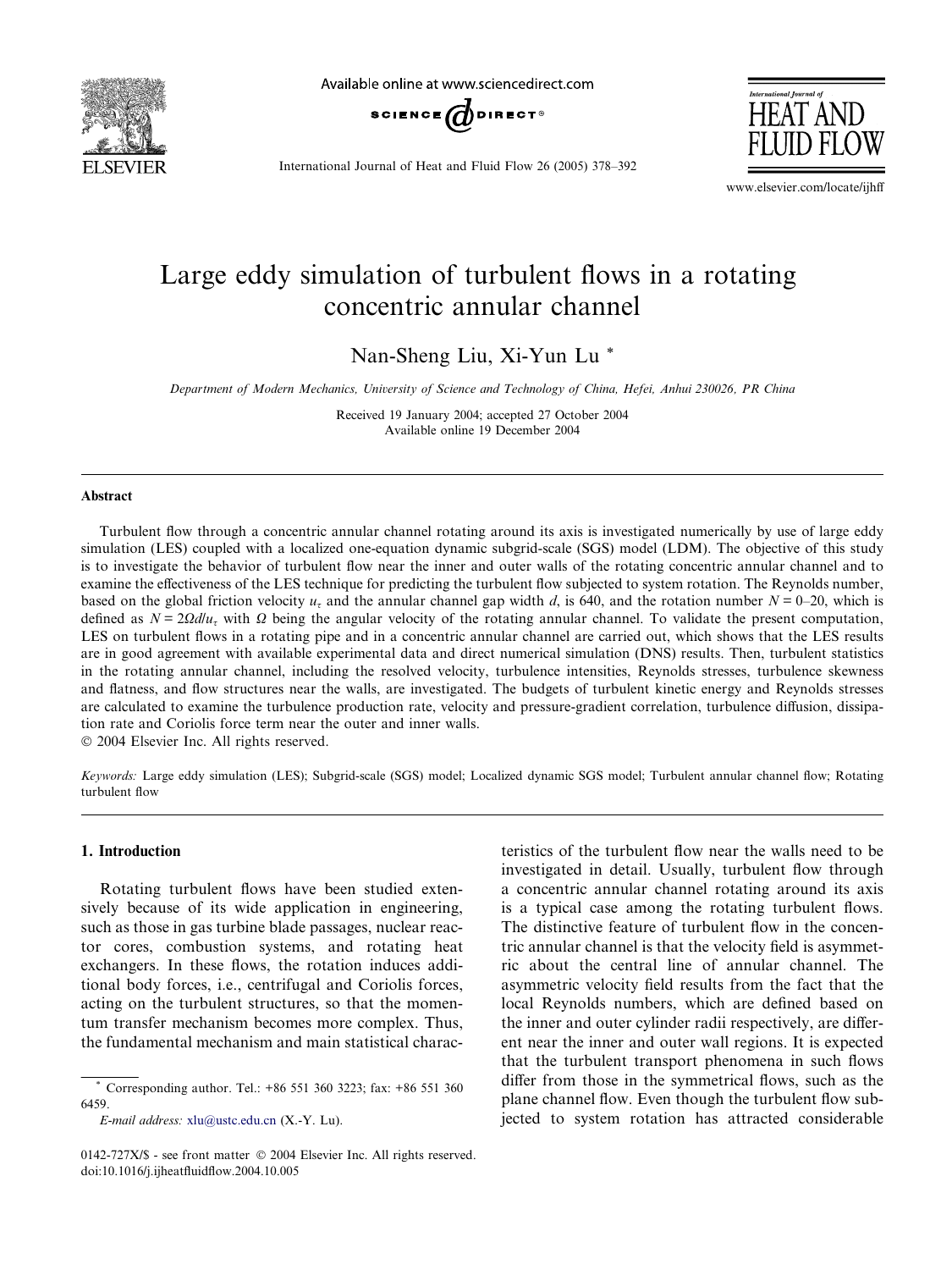interest since the Coriolis force plays an important role to change the turbulence features, the asymmetric flow in an axially rotating annular channel, which is speculated to be different from the turbulent flow in a rotating plane channel, still catches little attention. In the following, the relevant work on the turbulent annular channel flow and rotating turbulent flow is briefly reviewed.

Some experiments on turbulent annular channel flow have been performed. [Brighton \(1963\)](#page-13-0) and [Brighton and](#page-13-0) [Jones \(1964\)](#page-13-0) measured the turbulence intensities and shear stresses. [Rehme \(1975\)](#page-14-0) investigated the turbulence in the concentric annuli with different small radius ratios, defined as the inner cylinder radius to the outer cylinder radius. [Nouri et al. \(1993\)](#page-14-0) and [Escudier et al. \(1995\)](#page-13-0) performed experiments to observe the flow characteristics of Newtonian and non-Newtonian fluids in an annular channel. Meanwhile, some experiments on the annular channel flow involved heat transfer have been carried out. [Heikal et al. \(1976\)](#page-13-0) measured the velocity field of heated airflow through an annular channel. [Hasan](#page-13-0) [et al. \(1992\), Velidandla et al. \(1996\)](#page-13-0) and [Kang et al.](#page-13-0) [\(2001\)](#page-13-0) took experimental studies on the velocity and temperature fields of the unheated and heated turbulent liquid flow through a vertical concentric annular channel.

On the other hand, numerical computations have been performed on the turbulent flow in concentric annular channel. [Hanjalic \(1974\)](#page-13-0) studied turbulence features in annular ducts based on the Reynolds-averaged Navier–Stokes equations (RANS) with a differential transport model. [Malik and Pletcher \(1981\)](#page-14-0) examined the performance of some typical turbulence models on the flow with heat transfer in the ducts. [Azouz and Shir](#page-13-0)[azi \(1998\)](#page-13-0) used RANS technique to calculate the turbulent flow in concentric annuli, and compared their results with the experimental data given by [Nouri](#page-14-0) [et al. \(1993\)](#page-14-0). [Zarate et al. \(2001\)](#page-14-0) carried out numerical simulation with RANS method on the isothermal and heated turbulent upflow in a vertical concentric annular channel, with its inner wall heated. Recently, [Chung](#page-13-0) [et al. \(2002\)](#page-13-0) performed a direct numerical simulation (DNS) on turbulent annular channel flow at low Reynolds number.

Turbulent flows in rotating reference frames are of considerable importance in applications and fundamentals. It is well known that system rotation can change the near-wall turbulent burst events to modify the mean velocity, turbulence intensity and Reynolds stresses. [Johnston et al. \(1972\)](#page-13-0) observed the rotation-induced alteration of turbulence level in a spanwise rotating channel, augmented in the destabilized wall region while suppressed in the stabilized wall region. [Tritton \(1992\)](#page-14-0) proposed a 'simplified Reynolds stress equation scheme' (i.e., SRSE scheme) to clarify and synthesize some typical concepts underlying stabilization, destabilization and re-stabilization, and the role of shear/Coriolis instability occurring in rotating fluid. [Kristoffersen and](#page-14-0)

[Andersson \(1993\)](#page-14-0) reported the rotation-induced largescale disturbances in their DNS on the spanwise rotating channel flow, which are the Taylor–Görtler-like vortical structures near the destabilized wall. Based on their DNS on the rotating pipe flow, [Orlandi and Fatica](#page-14-0) [\(1997\)](#page-14-0) claimed that system rotation modifies the size of the near-wall vortical structures and their tilting to the wall, which makes the turbulence in the wall region more intermittent. [Speziale et al. \(2000\)](#page-14-0) paid particular attention to the closure of rotating turbulence in an axially rotating pipe. [El-Samni and Kasagi \(2001\)](#page-13-0) investigated the effects of system rotation with three orthogonal rotating axes on the turbulent channel flow based on their DNS. Recently, [Wu and Kasagi \(2004\)](#page-14-0) dealt with the effects of arbitrary directional system rotation on turbulent channel flow in detail.

Usually, large eddy simulation (LES) technique provides an effective tool for the prediction of complex turbulent flows by computing only the large-scale motion and modeling the subgrid-scale (SGS) motion. The accuracy of the LES method depends significantly on the ability of the SGS model to characterize the interaction between the resolved and unresolved motions. The performance of the classical algebraic eddy-viscosity model proposed by [Smagorinsky \(1963\)](#page-14-0) showed that this model is accurate only as long as the inertial range is resolved, and even then the model coefficient had to be varied for different flows, which makes the universal application of this model questionable. [Germano et al. \(1991\)](#page-13-0) developed a dynamic approach whereby the model coefficient is computed as a part of the solution itself, which resulted in a major advancement in the subgrid stress modeling. To reasonably model the SGS stress in rotating turbulence, a subgrid-scale stress model named by localized one-equation dynamic model (LDM) is adopted to closure the filtered Navier–Stokes equations. The LDM is proposed by [Kim and Menon \(1997\)](#page-14-0), who used the similarity between the subgrid-scale stress tensor and the test-scale Leonard stress tensor, found experimentally by [Liu et al. \(1994\),](#page-14-0) to evaluate the dynamic model coefficients. The LDM was proved to be capable to predict complicated turbulent wall shear flows [\(Kim and Me](#page-14-0)[non, 1999\)](#page-14-0) and turbulent flow in a rotating duct [\(Pallares](#page-14-0) [and Davidson, 2000](#page-14-0)).

Here, the LDM is employed to investigate the turbulent flow in an annular channel rotating about its axis. To the best of our knowledge, however, turbulent flows in a rotating concentric annular channel have never been studied by means of LES method. To validate our computational code, the LES coupled with the LDM are performed on the turbulent flows in a rotating pipe and a concentric annular channel. It is shown that the LES results are compared well with DNS results ([Orlandi and Fatica, 1997\)](#page-14-0) and experimental data ([Reich and Beer, 1989; Nouri et al., 1993\)](#page-14-0). The motivation of this study is to deal with the behaviors of turbu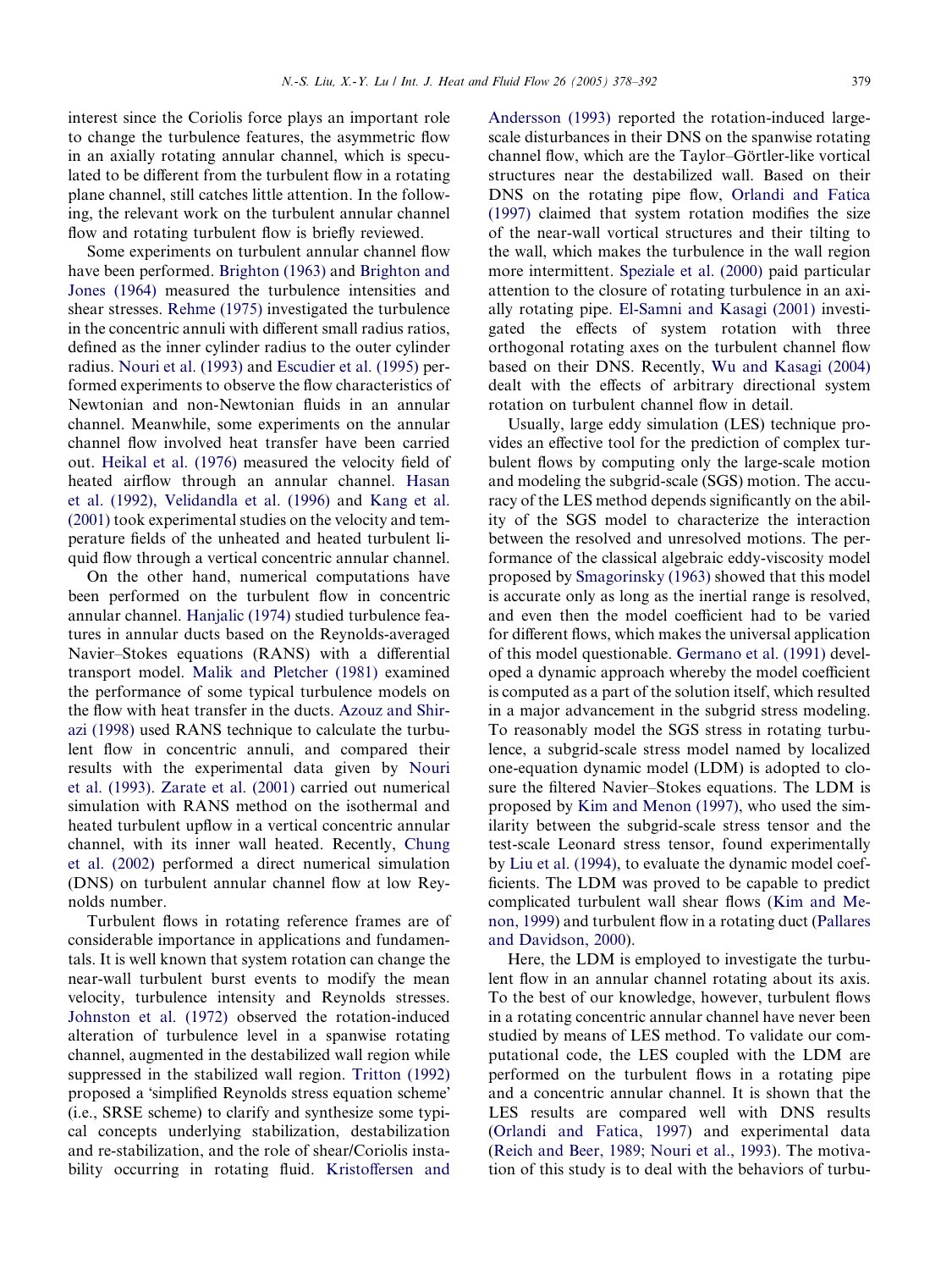<span id="page-2-0"></span>lent flow near the inner and outer walls of the rotating concentric annular channel and to examine the effectiveness of the LES technique for predicting the turbulent flow influenced by system rotation.

This paper is organized as follows. The governing equations and the localized one-equation dynamic SGS model are described in the next section. In Section 3, the numerical method and its validation are presented. In Section 4, LES results of the rotating annular channel flow, including the mean velocity, turbulence intensities and Reynolds stresses, flatness and skewness of the velocity fluctuations, turbulence budgets of the turbulent kinetic energy, and flow structures, are shown and discussed. Conclusions are summarized in Section 5.

# 2. Governing equations

# 2.1. Filtered Navier–Stokes equations

In LES approach, by applying a filtering operation, all the flow variables are decomposed into resolved large-scale components (denoted by an overbar) and unresolved SGS components, and the three-dimensional resolved Navier–Stokes equations are used as the governing equations. To non-dimensionalize the governing equations, as shown in Fig. 1, the gap width of the annular channel,  $d = R_0 - R_i$ , is used as the length scale, where  $R_0$  and  $R_i$  are the outer and inner cylinder radii respectively, and the global friction velocity  $u<sub>\tau</sub>$  as the velocity scale, which is described in the following. Then, the non-dimensional governing equations in rotating frame are given as



$$
\frac{\partial \bar{u}_i}{\partial x_i} = 0 \tag{1}
$$

$$
\frac{\partial \bar{u}_i}{\partial t} + \frac{\partial (\bar{u}_i \bar{u}_j)}{\partial x_j} = -\frac{\partial \bar{p}}{\partial x_i} + \frac{1}{Re_\tau} \frac{\partial^2 \bar{u}_i}{\partial x_j \partial x_j} - N \varepsilon_{ijk} \frac{\Omega_j}{\Omega} \bar{u}_k - \frac{\partial \tau_{ij}}{\partial x_j}
$$
(2)

where  $Re_\tau$  is the Reynolds number, defined as  $Re_\tau = u_\tau dl$  $\nu$  with  $\nu$  being the kinematic viscosity of the fluid, N represents the rotation number  $N = 2\Omega d / u_{\tau}$  with  $\Omega$  being the angular velocity of the axially rotating annular channel.  $\tau_{ii}$  is the SGS stress tensor,

$$
\tau_{ij} = \overline{u_i u_j} - \bar{u}_i \bar{u}_j \tag{3}
$$

The annular channel flow is driven by an imposed nondimensional mean pressure gradient  $\overline{dP}/dz = -2$  along the axial direction. As fully developed turbulent flow is assumed here, the global velocity  $u<sub>\tau</sub>$  is defined as

$$
u_{\tau} = \left(-\frac{d}{2\rho}\frac{\overline{\mathrm{d}P}^*}{\mathrm{d}z^*}\right)^{1/2} \tag{4}
$$

where  $\rho$  is the fluid density and  $\overline{dP}^*/dz^*$  identifies the dimensional mean pressure gradient.

It is a natural choice to solve the filtered Navier– Stokes equations in cylindrical coordinates. Following the approach proposed by [Verzicco and Orlandi \(1996\)](#page-14-0), new variables  $q_r = r\bar{v}_r$ ,  $q_\theta = r\bar{v}_\theta$ , and  $q_z = \bar{v}_z$  are introduced, where  $\bar{v}_r$ ,  $\bar{v}_\theta$  and  $\bar{v}_z$  represent the resolved radial, azimuthal and axial velocity components, respectively. The governing equations in terms of the new variables are employed and solved numerically in this study.

Since the turbulent flow in the annular channel is assumed to be fully developed, periodic boundary condition is used in the axial direction. No-slip and no-penetration velocity boundary conditions are set on the inner and outer walls. The solution of laminar annular channel flow with imposed random disturbances is used as an initial flow field.

# 2.2. Localized one-equation dynamic subgrid-scale model

In the localized dynamic model, the grid size is used to characterize the length scale and the velocity scale is obtained by the SGS kinetic energy

$$
k_{\text{SGS}} = \frac{1}{2} \left( \overline{u_k u_k} - \overline{u}_k \overline{u}_k \right) \tag{5}
$$

Here,  $k_{SGS}$  can be determined by solving the transport equation for the SGS kinetic energy [\(Schumann, 1975;](#page-14-0) [Menon et al., 1996](#page-14-0))

$$
\frac{\partial k_{\text{SGS}}}{\partial t} + \frac{\partial k_{\text{SGS}} \bar{u}_j}{\partial x_j} = -\tau_{ij} \frac{\partial \bar{u}_i}{\partial x_j} - \varepsilon_{\text{SGS}} + \frac{\partial}{\partial x_j} \left( v_\tau \frac{\partial k_{\text{SGS}}}{\partial x_j} \right) \tag{6}
$$

where the terms on the right-hand-side represent the Fig. 1. Sketch of the concentric annular channel. production, dissipation and diffusion of  $k_{SGS}$ , respec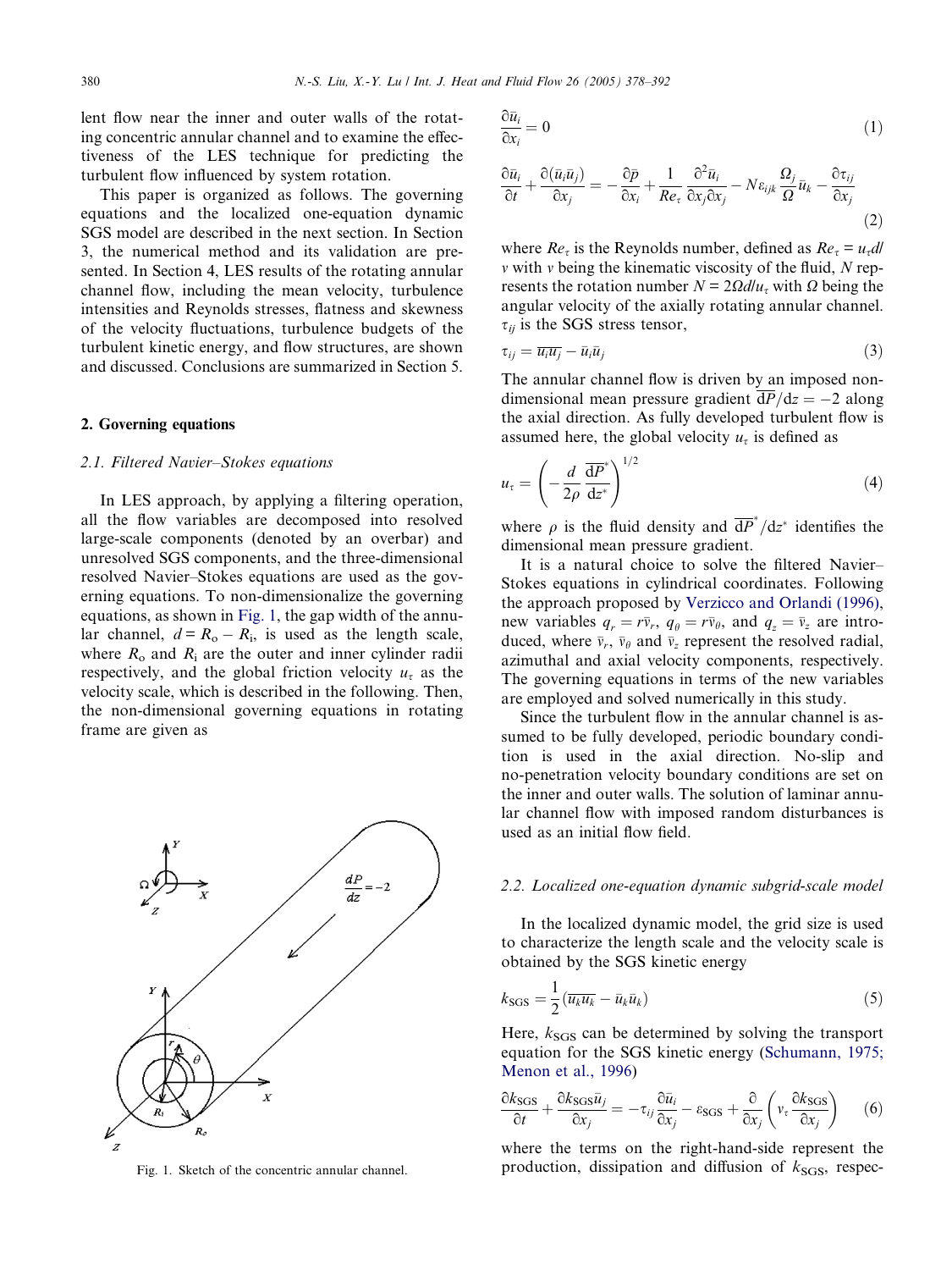tively, and  $v<sub>\tau</sub>$  denotes the eddy viscosity. Then, the SGS stress tensor  $\tau_{ii}$  is represented as [\(Yoshizawa and Hori](#page-14-0)[uti, 1985; Piomelli, 1993](#page-14-0))

$$
\tau_{ij} = -2v_{\tau}\bar{s}_{ij} + \frac{2}{3}\delta_{ij}k_{\text{SGS}}\tag{7}
$$

$$
v_{\tau} = C_{\tau} \bar{A} k_{\text{SGS}}^{1/2} \tag{8}
$$

where  $C_{\tau}$  is an adjustable coefficient to be determined dynamically,  $\bar{\Delta}$  is the grid filter width, and  $\bar{s}_{ij}$  is the resolved-scale strain rate tensor

$$
\bar{s}_{ij} = \frac{1}{2} (\bar{u}_{i,j} + \bar{u}_{j,i})
$$
\n(9)

Eq. [\(6\)](#page-2-0) is closed once the SGS dissipation rate  $\varepsilon_{SGS}$  is modeled. Based on the scale analysis [\(Yoshizawa and](#page-14-0) [Horiuti, 1985; Piomelli, 1993\)](#page-14-0),  $\varepsilon_{SGS}$  is usually modeled as

$$
\varepsilon_{\text{SGS}} = C_{\varepsilon} \frac{k_{\text{SGS}}^{3/2}}{\bar{A}} \tag{10}
$$

where  $C_{\varepsilon}$  is another coefficient which is also needed to be determined dynamically.

To obtain the coefficients in the LDM, the procedure to dynamically compute the model coefficients, i.e.,  $C_{\tau}$ and  $C_{\varepsilon}$ , is taken by introducing the definition of a test scale filter. The discretization form of the test filtering operation is the same as that proposed by [Zang et al.](#page-14-0) [\(1993\)](#page-14-0). Based on experimental finding ([Liu et al.,](#page-14-0) [1994](#page-14-0)), the similarity between the dynamic Leonard stresses,  $L_{ij} = \bar{u}_i\hat{\bar{u}}_j - \hat{\bar{u}}_i\hat{\bar{u}}_j,$  and the SGS stresses allows reasonable assumption of the similar formulation for tensors  $\tau_{ii}$ and  $L_{ii}$ ,

$$
L_{ij} = -2C_{\tau}\hat{\Delta}k_{\text{test}}^{1/2}\hat{s}_{ij} + \frac{1}{3}\delta_{ij}L_{kk}
$$
\n(11)

where  $k_{\text{test}}$  is the resolved kinetic energy at the test scale and is given as

$$
k_{\text{test}} = \frac{1}{2} (\bar{u}_k \bar{u}_k - \hat{u}_k \hat{u}_k)
$$
 (12)

Here, note that  $k_{\text{test}} = L_{kk}/2$ . The energy is produced at the large scales by  $-L_{ii}(\partial \hat{u}_i/\partial x_i)$  and is dissipated by

$$
e = (v + v_{\tau}) \left( \frac{\partial \overline{u}_i}{\partial x_j} \frac{\partial \overline{u}_i}{\partial x_j} + \frac{\partial \hat{\overline{u}}_i}{\partial x_j} \frac{\partial \hat{\overline{u}}_i}{\partial x_j} \right)
$$
(13)

The dynamic model coefficient  $C_{\tau}$  in Eq. (11) can be determined by the resolved quantities at the test filter level based on the least-square method suggested by [Lilly](#page-14-0) [\(1992\)](#page-14-0),

$$
C_{\tau} = \frac{1}{2} \frac{L_{ij} \sigma_{ij}}{\sigma_{ij} \sigma_{ij}} \tag{14}
$$

$$
\sigma_{ij} = -\hat{\Delta} k_{\text{test}}^{1/2} \hat{s}_{ij} \tag{15}
$$

It should be noted that  $\sigma_{ij}$  is determined completely by the quantities at the test filter level.

Similarity between the dissipation rates  $\varepsilon_{SGS}$  at the grid filter level and e at the test filter level is also applied to obtain the dissipation model coefficient in the model, i.e.,

$$
e = C_e \frac{k_{\text{test}}^{3/2}}{\hat{\Delta}} \tag{16}
$$

Then  $C_{\varepsilon}$  can be solved by Eq. (13) and written as

$$
C_{\varepsilon} = \hat{\varDelta}(v + v_{\tau}) \left( \frac{\partial \overline{u}_i}{\partial x_j} \frac{\partial \overline{u}_i}{\partial x_j} - \frac{\partial \hat{\overline{u}}_i}{\partial x_j} \frac{\partial \hat{\overline{u}}_i}{\partial x_j} \right) / k_{\text{test}}^{3/2}
$$
(17)

It can be verified that the LDM is a Galilean-invariant model and satisfies the realizability conditions proposed by [Schumann \(1977\).](#page-14-0) Furthermore,  $k_{SGS}$  provides an accurate estimation for the SGS velocity scale with respect to the eddy viscosity model [\(Germano et al.,](#page-13-0) [1991](#page-13-0)). The additional computational cost is primarily due to the inclusion of a transport equation for  $k_{SGS}$ , but the cost of the dynamic procedure is nearly the same as that of Germano-type dynamic model.

#### 3. Numerical method and validation

## 3.1. Numerical method

In the present LES, the three sub-step fractional finite different method is employed to solve the governing equations. All the spatial derivatives are discretized by second-order central difference scheme; the convection and viscous terms are treated by Adams–Bashforth and Crank–Nicholson schemes, respectively. A third order Runge-Kutta scheme is used for time advancement. The low-storage Runge-Kutta method has an additional advantage that the minimum amount of computer run-time memory is required. Detailed description of the numerical method has been given by [Rai and Moin \(1991\)](#page-14-0) and [Verzicco and Orlandi](#page-14-0) [\(1996\)](#page-14-0).

# 3.2. Validation

To validate the performance of the computational code, the LES with the LDM are carried out on the turbulent flows in a rotating pipe and in a concentric annular channel to compare the LES results with the available experimental data and DNS results.

In the LES of turbulent flows in a rotating pipe, the Reynolds number, defined as  $Re<sub>m</sub> = U<sub>b</sub>R/v$ , is 4900,

and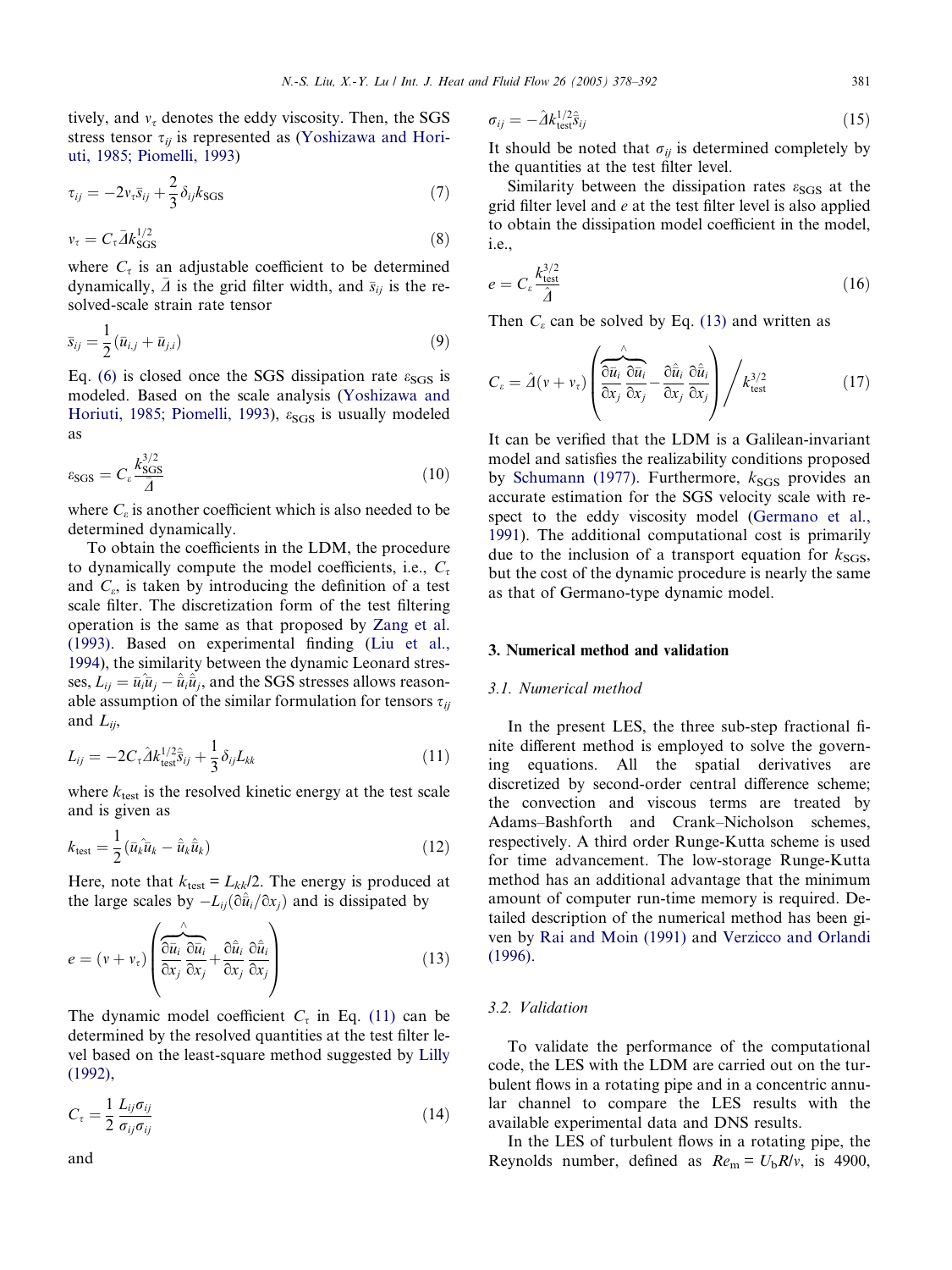and the rotation number,  $N = 2\Omega R/U_b$ , is chosen as 0, 1 and 2, where  $U<sub>b</sub>$  denotes the bulk mean velocity,  $\Omega$  the angular velocity and  $R$  the pipe radius. The grid number  $65 \times 65 \times 97$  in the radial, azimuthal and axial directions, respectively, is used. Meanwhile, to evaluate the performance of the LDM on the prediction of rotating turbulent flow, the LES coupled with dynamic Smagorinsky model (DSM) proposed by [Germano et al.](#page-13-0) [\(1991\)](#page-13-0) is also performed at  $N = 1$ .

Fig. 2(a) and (b) shows the profiles of the mean axial velocity normalized by the bulk mean velocity  $U<sub>b</sub>$  and the azimuthal velocity normalized by the pipe wall rotating speed, respectively, where  $r_d = (R - r)/R$ . The LES results are in good agreement with the DNS results ([Or](#page-14-0)[landi and Fatica, 1997](#page-14-0)) and experimental data [\(Reich](#page-14-0) [and Beer, 1989](#page-14-0)). From Fig. 2(b), it is seen that the mean azimuthal velocity predicted by the present LES agrees well with the DNS results and experimental data. However, because the discrepancy between DSM results and experimental data is not small, it is somewhat difficult to show the validity of LDM compared with DSM in Fig. 2(b). Fig. 2(c) and (d) depicts the resolved axial turbulence intensity normalized by the pipe centerline velocity  $U_{\rm C}$  and the resolved turbulent Reynolds stress  $\langle v'_r v'_z \rangle$ normalized by the wall friction velocity of the pipe flow at  $N = 0$ , 1 and 2. The turbulence intensity and Reynolds stress are accurately calculated by the LES near the pipe wall and are in agreement with the DNS results. It is

noted that the peak values of  $v'_{z\text{rms}}$  and  $\langle v'_{r} v'_{z} \rangle$  near the wall predicted by DSM are somewhat larger than the results by LDM and the experimental data at  $N = 1$ . Other turbulence statistics predicted by the present LES, including the radial and azimuthal turbulence intensities and the other two cross Reynolds stresses, have also compared well with the DNS results [\(Orlandi and Fat](#page-14-0)[ica, 1997\)](#page-14-0) and experimental data ([Reich and Beer, 1989\)](#page-14-0).

To validate the present calculation further, the turbulent flow in a concentric annular channel, corresponding to both the cases of  $N = 0$  and 20 in the following section with the inner and outer cylinder radii being  $R<sub>o</sub> = 2$  and  $R<sub>i</sub> = 1$  as well as the annular channel length being  $L_z = 15$ , is calculated. [Fig. 3](#page-5-0)(a) shows the distributions of the turbulence intensities at  $N = 0$ ,  $Re<sub>\tau</sub> = 640$ (corresponding to  $Re<sub>m</sub> = 15,200$  approximately), where  $y_d = (r - R_i)/(R_o - R_i)$ . By comparing the present LES results with the experimental data at  $Re<sub>m</sub> = 13,300$ ([Nouri et al., 1993\)](#page-14-0), it is seen that the present LES results are in good agreement with the experimental data. Meanwhile, to demonstrate that the computed results are independent of the time steps and grid sizes, the turbulence intensities at  $N = 20$ ,  $Re<sub>\tau</sub> = 640$  calculated by different grid numbers and time steps are shown in [Fig. 3](#page-5-0)(b); both the results agree well each other.

Furthermore, the relevant computational code used in the present study has also been validated and verified by our previous work [\(Dong et al., 2003; Dong and Lu,](#page-13-0)



Fig. 2. Profiles of the mean axial and azimuthal velocity, axial turbulence intensity, and turbulent Reynolds stress  $\langle v'_r v'_z \rangle$  of pipe flow and their comparisons with the DNS results and experimental data: (a) axial velocity; (b) azimuthal velocity; (c) axial turbulence intensity; (d) turbulent Reynolds stress  $\langle v'_r v'_z \rangle$ .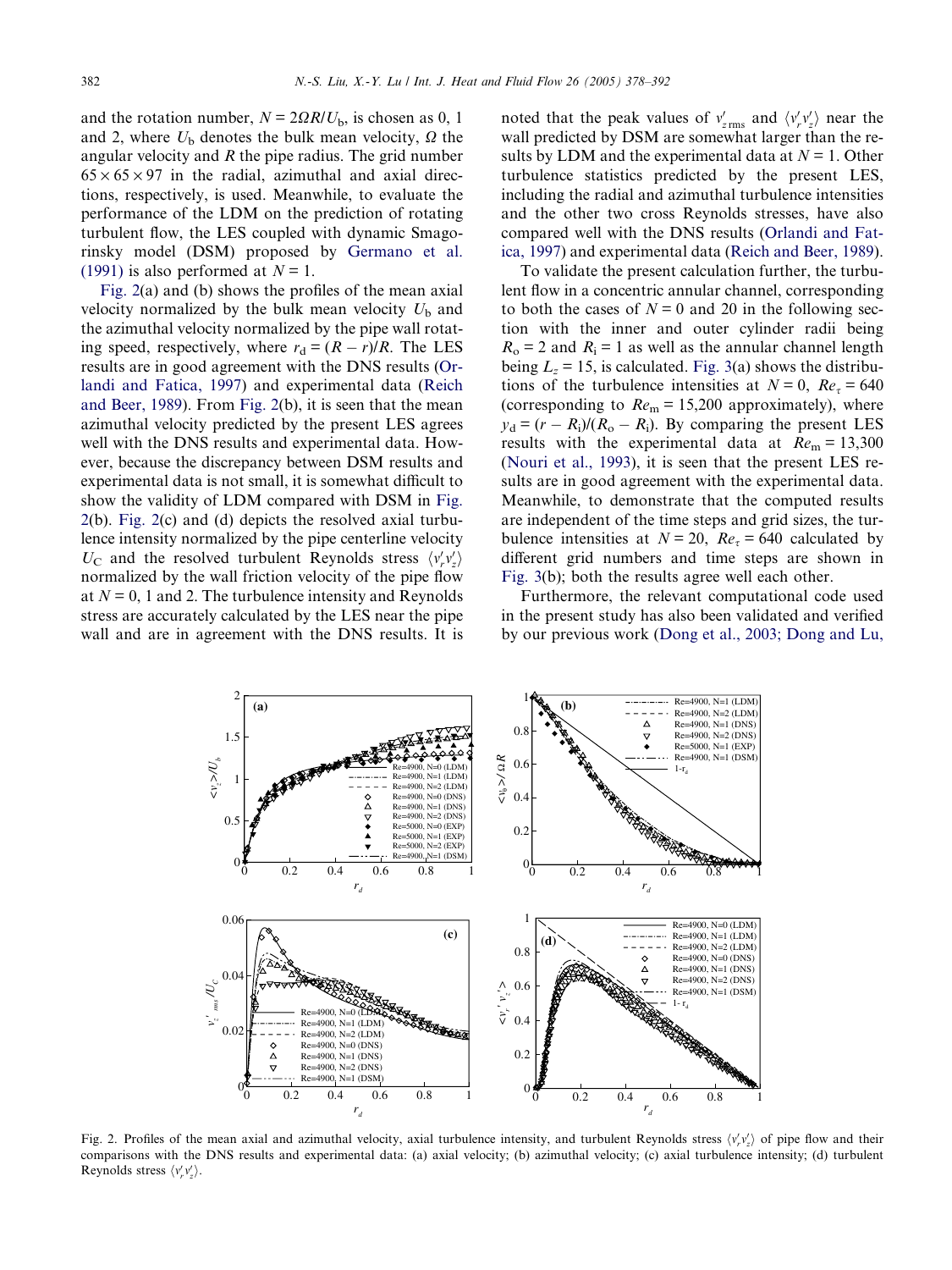<span id="page-5-0"></span>

Fig. 3. Validations for turbulent annular channel flows: (a) turbulence intensities at  $N = 0$ ,  $Re<sub>z</sub> = 640$  and their comparison with the experiment data; (b) Turbulence intensities at  $N = 20$ ,  $Re<sub>\tau</sub> = 640$  calculated by grid number  $97 \times 97 \times 128$  and time step 0.001 (solid lines) and by  $129 \times 129 \times 192$  and time step 0.0005 (dashed lines).

[2004; Liu and Lu, 2004; Wang and Lu, 2004; Wang](#page-13-0) [et al., 2005](#page-13-0)). Thus, it is confirmed that the present computational code is reliable to predict the turbulence characteristics in a rotating concentric annular channel.

# 4. Results and discussion

Turbulent flows in a rotating concentric annular channel are calculated for  $Re<sub>z</sub> = 640$  and  $N = 0-20$ . Based on the careful test calculations, e.g., as typically shown in Fig. 3, the inner and outer cylinder radii are set as  $R_0 = 2$  and  $R_i = 1$ , and the annular channel length is chosen as  $L_z = 15$ , which is a sufficient length to contain the largest coherent structure in the axial direction. Note that those length quantities are normalized by the gap width of the annular channel (i.e.,  $d = R_0 - R_i$ ), as used in the non-dimensional governing equations early. Based on our validated calculations with different grid numbers and time steps, the grid system of  $97 \times 97 \times 128$  in the radial, azimuthal and axial directions is adopted. The time step  $\Delta t$  is chosen as 0.001. As shown in Fig. 3(b), it has been verified that the pres-



Fig. 4. Profiles of the mean axial velocity: (a) velocity normalized by the friction velocity  $u_{\tau}$ , (b) velocity normalized by the bulk mean velocity  $U<sub>b</sub>$ .

ent calculated results are independent of the grid number and time step. To achieve fine grid resolution near the walls, a stretching transformation is employed to cluster the grids near the inner and outer walls in the radial direction. The distance of the first grid point from the walls is  $\Delta r^+ = 1$  approximately, while the maximum  $\Delta r^+$  = 15.4 in the center of the channel, where the superscript "+" denotes the quantity normalized by the global friction velocity  $u_{\tau}$ . Uniform mesh system is used in the azimuthal and axial directions with the grid increments  $\Delta(R_i\theta)^+$  = 42 at the inner wall and  $\Delta z^+$  = 75 respectively.

# 4.1. Mean velocity profiles

Profiles of the mean axial velocity are shown in Fig. 4. It is seen from Fig. 4a that the magnitude of axial velocity (or the corresponding bulk mean velocity  $U<sub>b</sub>$ calculated based on the axial velocity profile) decreases with the increase of the rotation number due to the rotation effect. If the mean axial velocity is re-normalized by the bulk mean velocity  $U<sub>b</sub>$ , as shown in Fig. 4(b), the distribution of the velocity only changes slightly in the central region of the annular channel for different rotation numbers. This behavior is similar to the streamwise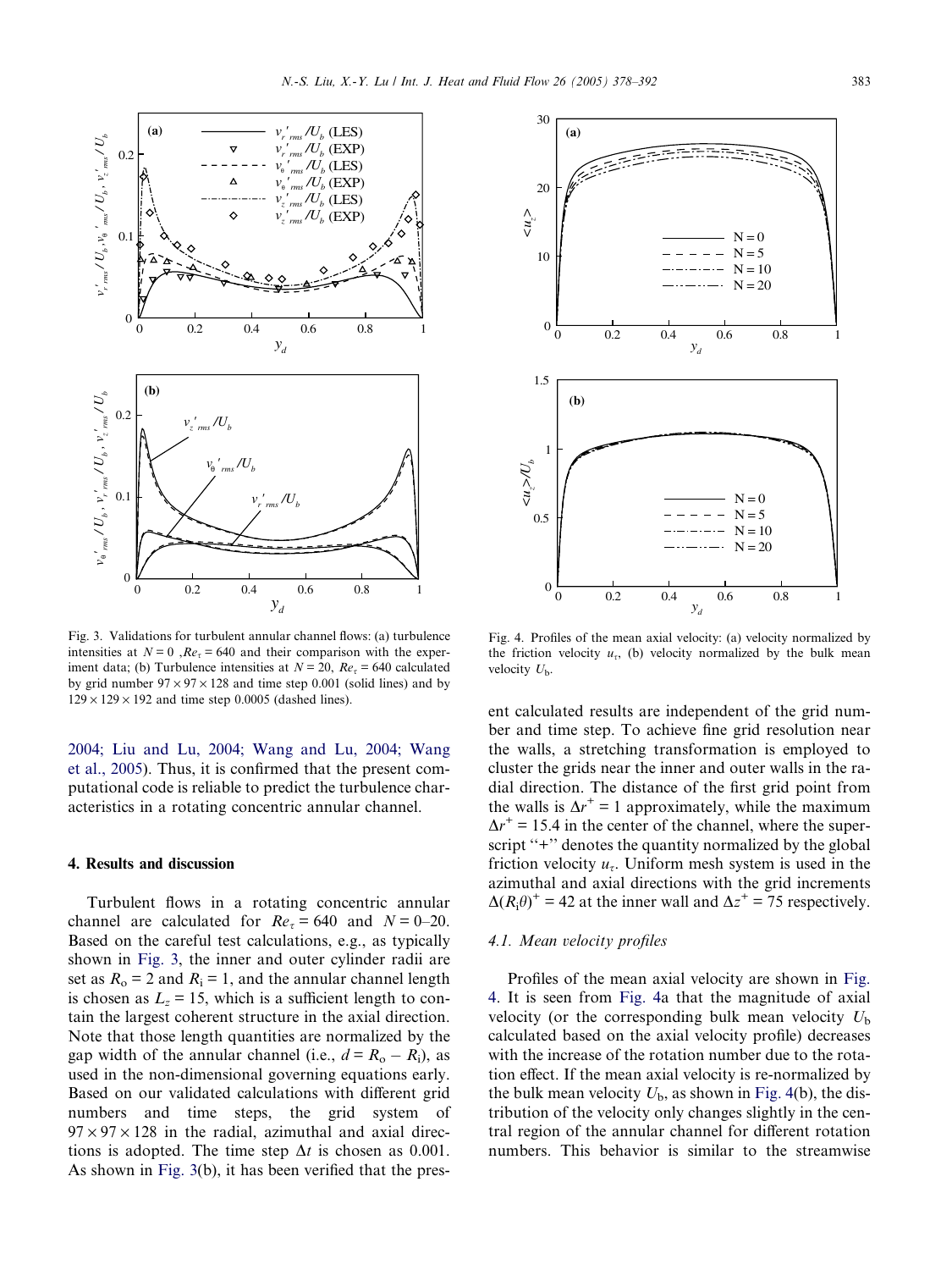<span id="page-6-0"></span>

Fig. 5. Profiles of the mean azimuthal velocity.

rotating turbulent channel flow [\(El-Samni and Kasagi,](#page-13-0) [2001\)](#page-13-0).

Fig. 5 shows the mean azimuthal velocity-induced by system rotation. In the non-rotating case, as expected, the mean azimuthal velocity is zero. While in the rotating cases, the non-zero mean azimuthal velocity in the rotating frame appears and becomes more notable as the rotation number increases. According to [Speziale](#page-14-0) [et al. \(2000\)](#page-14-0), the appearance of the non-zero azimuthal velocity indicates that there is a secondary flow in the annular channel, which shows a significant dependence on the rotation number. In the streamwise rotating turbulent planar channel flow, antisymmetric profiles of spanwise velocity about the planar channel centerline were observed and characterized by four zones with opposite spanwise motions [\(El-Samni and Kasagi,](#page-13-0) [2001\)](#page-13-0). As shown in Fig. 5, it is noted that asymmetric profiles of the mean azimuthal velocity with four zones of opposite azimuthal motions are reasonably identified. Since the rotating axis is in accordance with the direction of mean flow for both the rotating turbulent flows mentioned above, it is reasonably predicted that the azimuthal motion in the axially rotating annular channel is qualitatively similar to the spanwise motion in the streamwise rotating planar channel. Furthermore, because the distinctive feature of the flow is the radial asymmetry of the velocity field for the annular channel flow, the zero locations of the profile have a tendency to become closer to the outer wall with respect to the streamwise rotating planar channel flow ([El-Samni and](#page-13-0) [Kasagi, 2001; Wu and Kasagi, 2004](#page-13-0)).

# 4.2. Turbulence intensities and Reynolds stresses

Fig. 6 shows the profiles of the root-mean-square (rms) values of the resolved velocity fluctuations (or the resolved turbulence intensities), normalized by the bulk mean velocity  $U_{\rm b}$ , at different rotation numbers. Slight change of the axial turbulence intensity appears as the rotation number increases in Fig. 6(a). However,



Fig. 6. Profiles of turbulent intensities: (a) axial; (b) azimuthal; (c) radial component.

as shown in Fig. 6(b) and (c), the radial and azimuthal turbulence intensities with remarkable peak values near the inner and outer walls are enhanced significantly in the central region of the annular channel in the rotating cases with the increase of the rotation number. This behavior is quite well consistent with the finding of the streamwise rotating planar channel flow ([El-Samni and](#page-13-0) [Kasagi, 2001\)](#page-13-0). Since no Coriolis force term appears in the transport equation of  $\langle v_z^2 \rangle$ , where  $v_z$  represents the resolved axial velocity fluctuation, the variation of the turbulence intensities versus the rotation number can be attributed to the role that the pressure–strain correlation plays for turbulent energy redistribution ([Moin and](#page-14-0)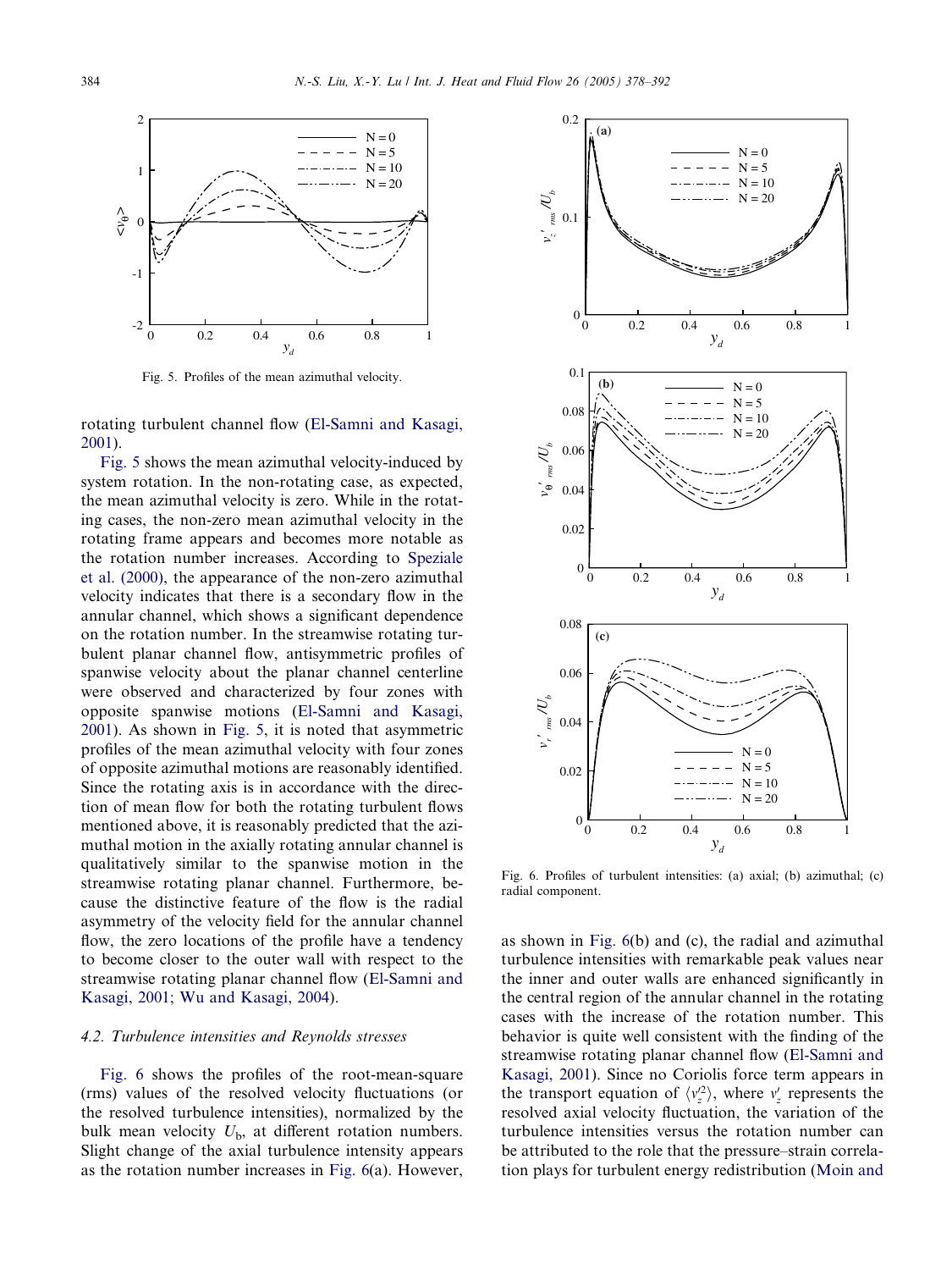<span id="page-7-0"></span>[Kim, 1982](#page-14-0)). The effect of system rotation modifies significantly the radial and azimuthal turbulence intensities, which is related to the interaction between the Coriolis force and velocity fluctuation based on the transport equations of  $\langle v_{\theta}^2 \rangle$  and  $\langle v_{r}^2 \rangle$ , where  $v_{\theta}^{\prime}$  and  $v_{r}^{\prime}$  denote the resolved azimuthal and radial velocity fluctuations, respectively. The intensification of the radial and azimuthal turbulence intensities in the central region of the rotating annular channel indicates that the turbulence there tends to be isotropic, especially at higher rotation number. This tendency was also observed in the rotating pipe flow ([Orlandi and Fatica, 1997](#page-14-0)).

Fig. 7 shows the distributions of the resolved turbulent cross Reynolds stresses  $\langle v'_r v'_z \rangle$  at several rotation



Fig. 7. Distributions of the resolved cross Reynolds stresses: (a)  $\langle v'_r v'_z \rangle$ ; (b)  $\langle v'_\theta v'_z \rangle$ ; (c)  $\langle v'_\theta v'_r \rangle$ .

numbers. It is seen from Fig. 7(a) that the profiles of  $\langle v_r' v_z' \rangle$  change slightly for all the rotating cases. Since  $\langle v_r' v_z' \rangle$  is mainly related to the production rate of the axial turbulent kinetic energy  $\langle v_z^2 \rangle$ , as shown later, slight alteration of  $\langle v_r' v_z' \rangle$  in the wall regions should be responsible for small modification of the axial turbulence intensity shown in [Fig. 6](#page-6-0)(a).

As shown in Fig. 7(b) and (c), the rotation effect induces the non-zero Reynolds stresses,  $\langle v'_\theta v'_z \rangle$  and  $\langle v'_\theta v'_r \rangle$ , which are augmented obviously near the inner and outer walls of the annular channel with the increase of the rotation number. In the rotating cases,  $\langle v'_\theta v'_z \rangle$  becomes comparable to  $\langle v_r' v_z' \rangle$  in the inner and outer wall regions, which is the result of the tilting of the near-wall vortical structures that strengthen the correlation between  $v'_z$  and  $v'_{\theta}$  ([Orlandi and Fatica, 1997](#page-14-0)). However,  $\langle v'_{\theta} v'_{z} \rangle$  are small in the central region of the annular channel with respect to  $\langle v'_r v'_z \rangle$ . According to [Orlandi and Fatica \(1997\),](#page-14-0) the profiles of  $\langle v'_\theta v'_r \rangle$  in Fig. 7(c) indicates that the system rotation enhances the correlation between the radial velocity fluctuation  $v'_r$ , which is generated by the nearwall turbulence events (i.e., ejection and sweep), and the azimuthal velocity fluctuation  $v'_{\theta}$  in the wall regions. Thus, the larger value of  $\langle v'_p v'_r \rangle$  near the inner wall with respect to that near the outer wall should be attributed to the more active turbulence events there.

# 4.3. High-order turbulence statistics

[Figs. 8 and 9](#page-8-0) exhibit the profiles of the skewness and flatness of the axial and radial velocity fluctuations near the inner and outer walls. Here, the distances from the inner wall and from the outer wall, i.e.,  $y_i^+$  and  $y_o^+$ , are defined as

$$
y_i^+ = (r - R_i)u_i^i/v \tag{18a}
$$

$$
y_o^+ = (R_o - r)u_\tau^o/v \tag{18b}
$$

where  $u^i_\tau$  and  $u^o_\tau$  are the friction velocities at the inner and outer walls, respectively. The skewness factor S can be used to indicate whether positive or negative velocity fluctuation is dominant in the wall region. The fact that  $S(u'_i) < 0$  indicates that the velocity fluctuation with  $u'_i < 0$  is dominant in probability; otherwise, the velocity fluctuation with  $u'_i > 0$  becomes dominant. While the flatness factor represents the intermittent character of wall turbulence.

As shown in [Fig. 8\(](#page-8-0)a) and (c),  $S(v'_z) > 0$  and  $S(v'_r) < 0$ near the inner wall indicate that the turbulence structures with  $v'_z > 0$  and  $v'_r < 0$ , i.e., the high-speed elongated streaks, are attributed to scarce but strong sweep events in the inner wall region. Similar character is found in the outer wall region since  $S(v'_z) > 0$  and  $S(v'_r) > 0$  in [Fig. 8](#page-8-0)(b) and (d). It is noticed that the skewness near the inner wall is higher than that near the outer wall, which should be owed to the appreciable change of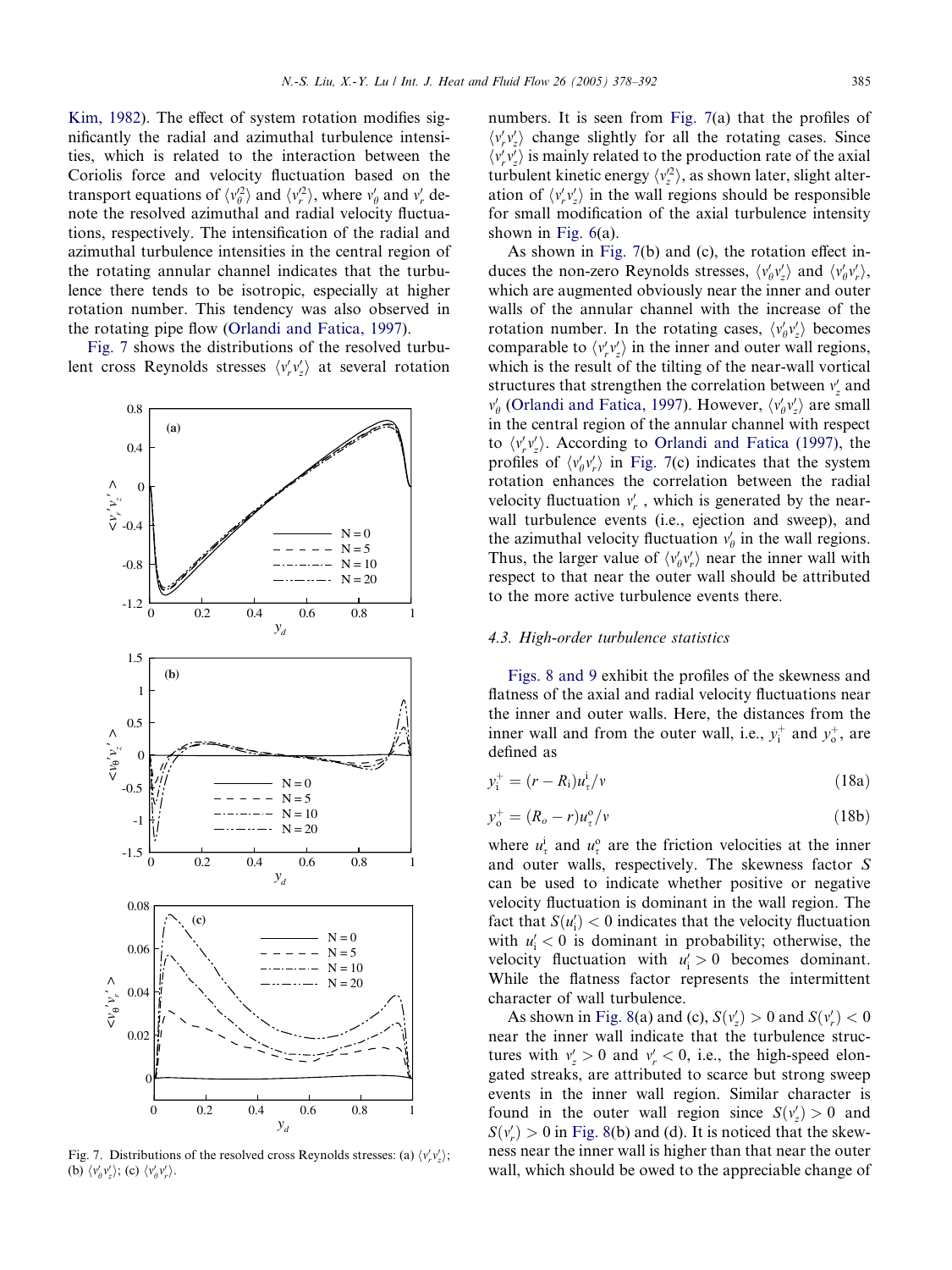<span id="page-8-0"></span>

Fig. 8. Profiles of the skewness of the velocity fluctuations: (a)  $S(v'_z)$  near the inner wall; (b)  $S(v'_z)$  near the outer wall; (c)  $S(v'_r)$  near the inner wall; (d)  $S(v'_r)$  near the outer wall.



Fig. 9. Profiles of the flatness of the velocity fluctuations: (a)  $F(v'_z)$  near the inner wall; (b)  $F(v'_z)$  near the outer wall; (c)  $F(v'_z)$  near the inner wall; (d)  $F(v'_r)$  near the outer wall.

the orientation of the near-wall vortical structures, because the inclination of the vortical structures subject to system rotation is responsible to the modification of turbulence events and is relevant to the production of

Reynolds stresses  $\langle v'_\theta v'_r \rangle$  and  $\langle v'_\theta v'_z \rangle$  in the wall region ([Or](#page-14-0)[landi and Fatica, 1997](#page-14-0)). Based on the previous work for the plane channel flow ([Kim et al., 1987](#page-14-0)) and pipe flow ([Eggels et al., 1994\)](#page-13-0), similar behavior has been found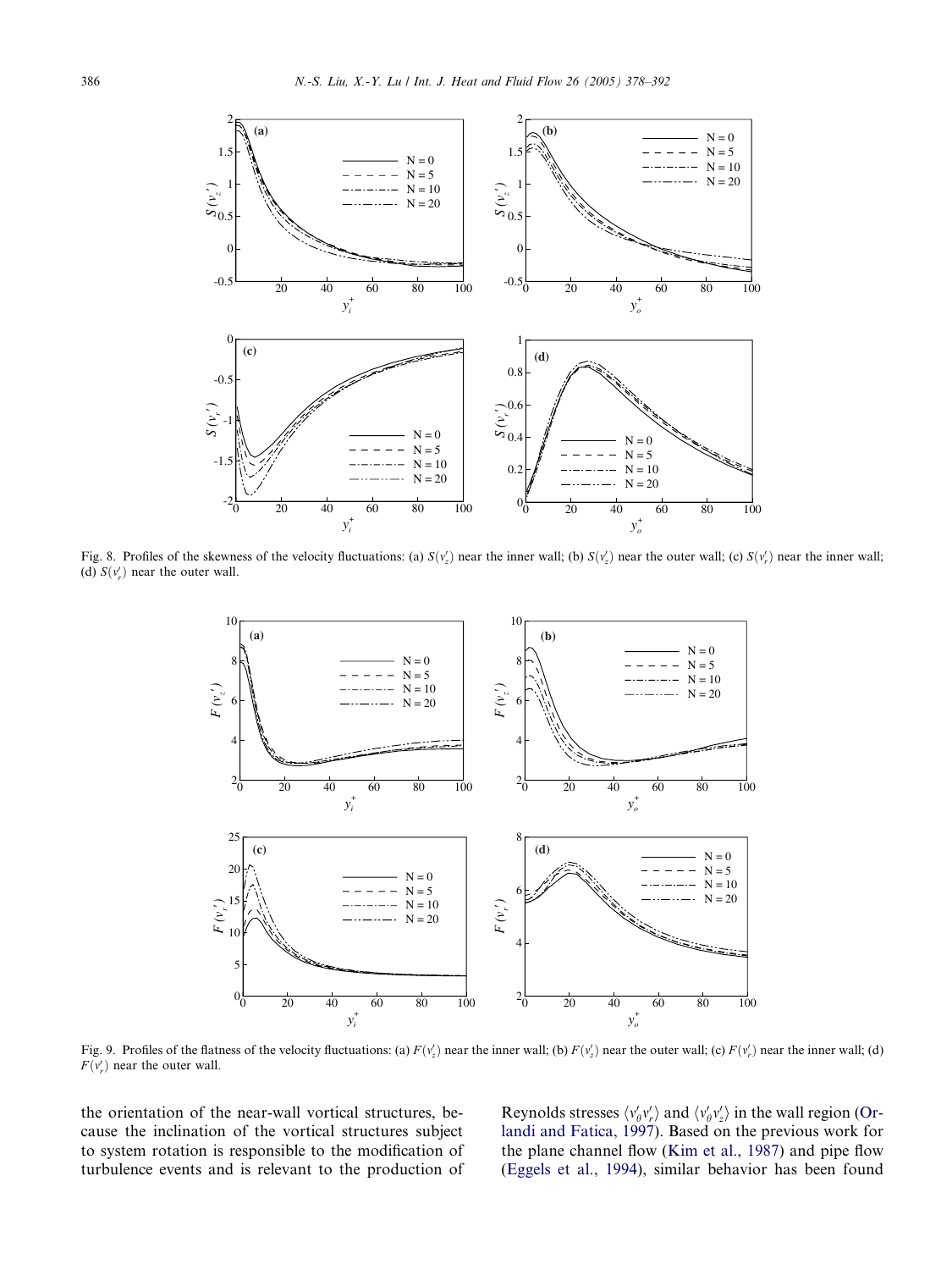that the flatness and skewness of the wall-normal (or radial) velocity fluctuations vary obviously. It is observed in [Fig. 8\(](#page-8-0)c) and (d) that the absolute peak values of  $S(v'_r)$ near the inner and outer walls increase with the increase of the rotation number.

[Fig. 9](#page-8-0) is the profiles of the flatness  $F(v'_z)$  and  $F(v'_r)$ . As system rotation is imposed,  $F(v'_z)$  increases near the inner wall, which suggests that the axial turbulence fluctuation in the inner wall region becomes more intermittent in the rotating cases according to [Orlandi](#page-14-0) [and Fatica \(1997\)](#page-14-0). However, the reduction of  $F(v'_z)$  in the outer wall region indicates that the intermittence of the axial turbulence fluctuation decreases as the rotation number increases. As shown in [Fig. 9\(](#page-8-0)c) and (d),  $F(v'_r)$  near both the inner and outer walls are monotonously enhanced with the increase of the rotation number. This fact suggests that the radial turbulence fluctuations near the walls of the annular channel become more intermittent due to the rotation effect.

# 4.4. Turbulent stress budgets

The resolved Reynolds stress budgets provide detailed information of the dynamical characteristics of turbulence subjected to system rotation, e.g., turbulence energy production, dissipation and redistribution. Usually, the contribution of the axial Reynolds stress is important to the turbulent kinetic energy in this asymmetric turbulent flow, and the azimuthal turbulence fluctuation is modified significantly in the rotating annular channel. Thus, it is needed to investigate the turbulence production and dissipation rate in the wall regions based on the budgets of the axial and azimuthal normal Reynolds stresses, i.e.,  $\langle v_z^2 \rangle$  and  $\langle v_\theta^2 \rangle$ . On the other hand, the cross Reynolds stress  $\langle v'_\theta v'_z \rangle$ , which becomes comparable to  $\langle v'_r v'_z \rangle$  in the wall regions in the rotating cases, exhibits a remarkable dependence on sys-tem rotation as shown in [Fig. 7](#page-7-0)(b). The budget of  $\langle v'_\theta v'_z \rangle$ is also of great help to deal with the mechanism of the rotation effect modifying  $\langle v'_\theta v'_z \rangle$  in the rotating annular channel.

According to [Moin and Kim \(1982\),](#page-14-0) the turbulence budgets of resolved Reynolds stresses in the rotating cylindrical coordinates are derived from the filtered Navier–Stokes equations by taking an ensemble average. Since turbulent annular flow is assumed fully developed and homogeneous in the azimuthal and axial directions, both the axial and azimuthal velocity components are non-zero. Thus, the remaining terms of the Reynolds stress budgets considered here are, according to the description of [Moin and Kim \(1982\)](#page-14-0), turbulent diffusion (TDS), production rate (PRD), velocity pressure-gradient term (VPG), viscous diffusion rate (DFS), dissipation rate (DSP) and Coriolis force term (COR), and are presented as follows:

- (1) Principal budget terms in the budget of  $\langle v_z^2 \rangle$ : TDS (turbulent diffusion):  $-\frac{1}{r}$  $\partial (rv'_r v'^2_z)$  $\partial r$  $\frac{6466}{2}$ ; PRD (production rate):  $-2\langle v'_r v'_z \rangle \frac{\partial \langle \bar{v}_z \rangle}{\partial r};$ VPG (velocity pressure-gradient term):  $-2\left\langle v'_z \frac{\partial p'}{\partial z} \right\rangle$ ; DFS (viscous diffusion rate):  $\frac{1}{Re_z}$ 1 r  $\frac{\partial}{\partial r}\left(r v_{\rm T} \frac{\partial v'^2_z}{\partial r}\right)$  $\partial r$  $\langle \frac{1}{2} \frac{\partial}{\partial (r v_{\rm T} \frac{\partial v'^2}{\partial})}\rangle$ DSP (dissipation rate):  $-\frac{2}{Re_{\tau}}\left|\left\langle v_{\text{T}}\left(\frac{\partial v_{z}^{\prime}}{\partial r}\right)\right\rangle\right|$  $\partial r$  $\left[ \begin{array}{cc} 2 & 2 \\ 2 & 2 \end{array} \right]$  $+\frac{1}{r^2}\bigg\langle v_{\rm T}\bigg(\frac{\partial v'_{z}}{\partial \theta}\bigg)$  $\partial \theta$  $\int \frac{2x^2}{(2x)^2}$  $+\left\langle v_{\rm T}\left(\frac{\partial v_{\rm z}^{\prime}}{\partial x}\right) \right\rangle$  $\partial z$  $\left( \frac{2}{3} \right)^{12}$ ;
- (2) Principal budget terms in the budget of  $\langle v_{\theta}^2 \rangle$ : TDS (turbulent diffusion):  $-\frac{1}{r^3}$  $\partial(r^3v'_r v'_\theta)$  $\partial r$  $(2(u^3)(u^2))^2$ ; PRD (production rate):  $-2\langle v'_r v'_\theta \rangle \frac{1}{r}$ r  $\frac{\partial (r\langle \bar{\nu}_{\theta}\rangle)}{\partial r};$ VPG (velocity pressure-gradient term):  $-2\langle v'_{\theta} \rangle$ 1 r  $\partial p'$  $\partial \theta$  $(1.3n')$ ; DSF (viscous diffusion 1  $Re_\tau$ 1 r  $\frac{\partial}{\partial r}\left[r^3v_T\frac{\partial}{\partial r}\right]$  $\partial r$  $\frac{v'^2_{\theta}}{r^2}$  $\left\langle \frac{1}{2} \frac{\partial}{\partial} \left[ r^3 v_{\rm T} \frac{\partial}{\partial} \left( \frac{v_{\rm g}^{\prime 2}}{v_{\rm T}^2} \right) \right] \right\rangle$ **DSP** (dissipation rate):  $-\frac{2}{Re_{\tau}}\left\{r^2\left(v_T\left[\frac{\partial}{\partial r}\right]\right)\right\}$  $\partial r$  $v'_\theta$ r  $\int$   $\int$   $\int$   $\left(\frac{1}{2}\right)^{12}$  $+\frac{1}{r^2}\bigg\langle v_{\rm T}\bigg(\frac{\partial v'_{\theta}}{\partial \theta}$  $\partial \theta$  $\left( \frac{2}{3}y^2\right)^2$  $+\left\langle v_{\rm T}\left(\frac{\partial v_{\theta}'}{\partial z}\right) \right\rangle$  $\partial z$  $\left( \frac{2}{(2n)^2} \right)^2$ ; COR (Coriolis force term):  $-2N\langle v'_\theta v'_r\rangle$ ; (3) Principal budget terms in the budget of  $\langle v'_0 v'_z \rangle$ : TDS (turbulent diffusion):  $-\left\langle \frac{\partial (v'_{\theta} v'_r v'_z)}{\partial u_r} \right\rangle$  $\partial r$  $12(y' y' y')$ ; PRD (production rate):  $- \left[ \langle v'_r v'_z \rangle \frac{\partial \langle \overline{v}_\theta \rangle}{\partial r} + \langle v'_r v'_\theta \rangle \frac{\partial \langle \overline{v}_z \rangle}{\partial r} \right]$  $\partial r$  $\begin{bmatrix} 0 & \frac{1}{2} & \frac{1}{2} & \frac{1}{2} & \frac{1}{2} & \frac{1}{2} & \frac{1}{2} & \frac{1}{2} & \frac{1}{2} & \frac{1}{2} & \frac{1}{2} & \frac{1}{2} & \frac{1}{2} & \frac{1}{2} & \frac{1}{2} & \frac{1}{2} & \frac{1}{2} & \frac{1}{2} & \frac{1}{2} & \frac{1}{2} & \frac{1}{2} & \frac{1}{2} & \frac{1}{2} & \frac{1}{2} & \frac{1}{2} & \frac{1}{2} & \frac{1}{2} & \frac{$ ; VPG (velocity pressure-gradient term):  $-\langle v'_{\theta} \rangle$  $\partial p'$  $\partial z$  $\left( \frac{2}{2}n^{\prime }\right)$ ; DFS (viscous diffusion rate):  $\frac{1}{Re_{\tau}}$ 1 r  $\frac{\partial}{\partial r}\bigg(rv_{\rm T}\frac{\partial v'_\theta v'_z}{\partial r}$  $\partial r$  $\left\langle \frac{1}{2} \frac{\partial}{\partial} \left( r v_{\rm T} \frac{\partial v_{\theta}^{\prime} v_{z}^{\prime}}{2} \right) \right\rangle$ **DSP** (dissipation rate):  $-\frac{2}{Re_{\tau}}\left[\left\langle v_{\text{T}}\frac{\partial v_{\theta}'}{\partial r}\right\rangle\right]$  $\partial r$  $\partial v'_z$  $\partial r$  $\begin{pmatrix} 1 & 2 & 3 \\ 1 & 2 & 3 \end{pmatrix}$  $+\frac{1}{r^2}\left\langle v_T\frac{\partial v'_\theta}{\partial \theta}\right\rangle$  $\partial \theta$  $\partial v'_z$  $\partial \theta$  $\left( \begin{array}{cc} a_{11} & a_{22} \end{array} \right)$  $+\left\langle v_{\rm T}\frac{\partial v'_{\theta}}{\partial z}\right\rangle$  $\partial z$  $\partial v'_z$  $\partial z$  $\left(1 - \frac{2}{3}u^2 + \frac{2}{3}u^3 + 1\right)$ ; COR (Coriolis force term):  $-N\langle v'_r v'_z \rangle$ ;

where  $v_T$  represents the total relative viscosity,  $v_T = 1 + v_r/v$ .

Fig.  $10(a)$ , (b) and (c), (d) show the profiles of the terms in  $\langle v_z^2 \rangle$  budget at  $N = 0$  and 20, respectively. It is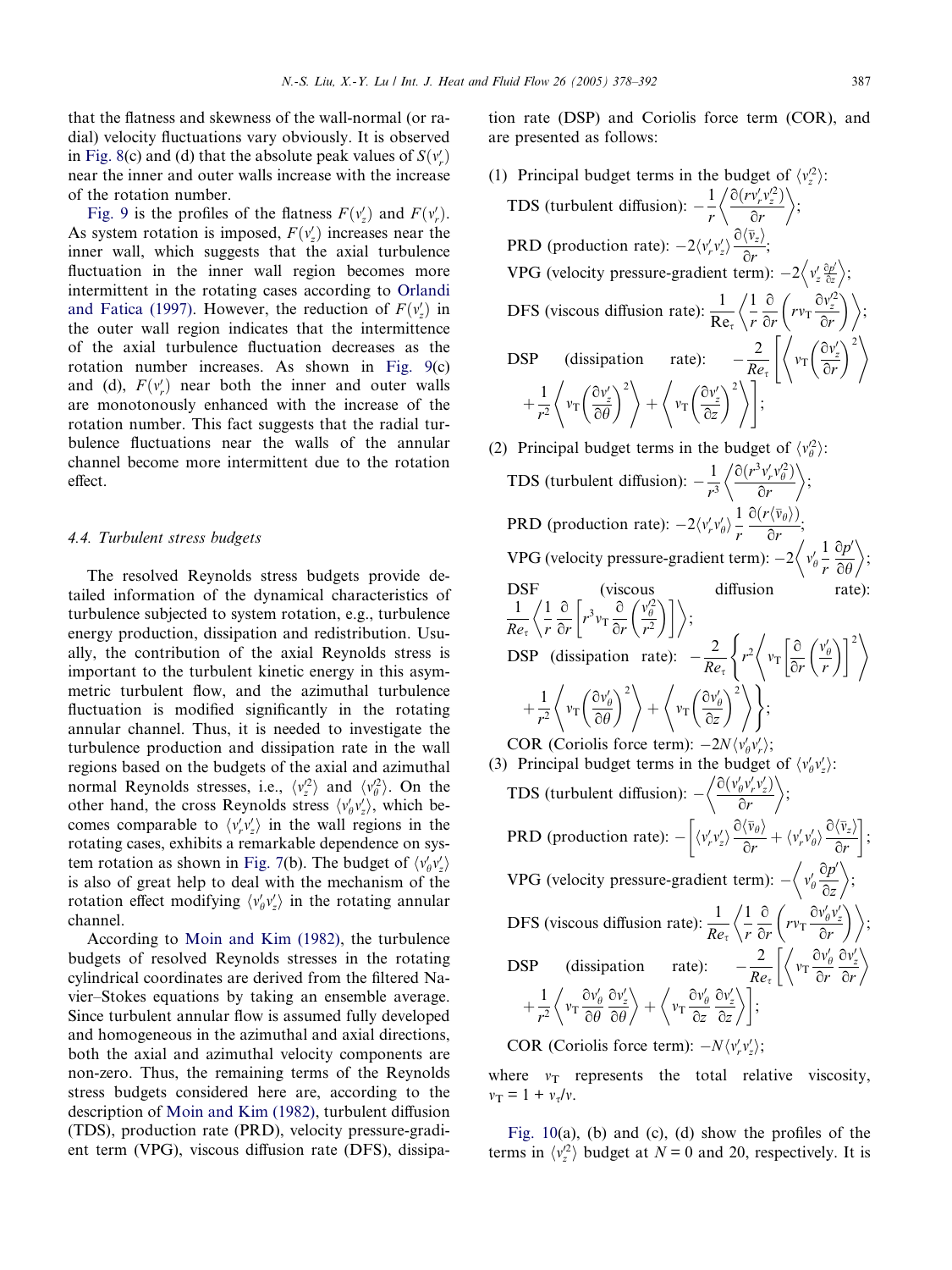<span id="page-10-0"></span>

Fig. 10. Distributions of the budget terms in the transport equation of  $\langle v_z^2 \rangle$ : (a) near the inner wall at  $N = 0$ ; (b) near the outer wall at  $N = 0$ ; (c) near the inner wall at  $N = 20$ ; (d) near the outer wall at  $N = 20$ .

seen that the rotation effect suppresses the turbulence production rate of  $\langle v_z^2 \rangle$  evidently. The profile of PRD

reaches the peak values about 600 and 236 near the inner and outer walls at  $N = 0$ , while 508 and 207 at



Fig. 11. Distributions of the budget terms in the transport equation of  $\langle v_\theta^2 \rangle$ : (a) near the inner wall at  $N = 0$ ; (b) near the outer wall at  $N = 0$ ; (c) near the inner wall at  $N = 20$ ; (d) near the outer wall at  $N = 20$ .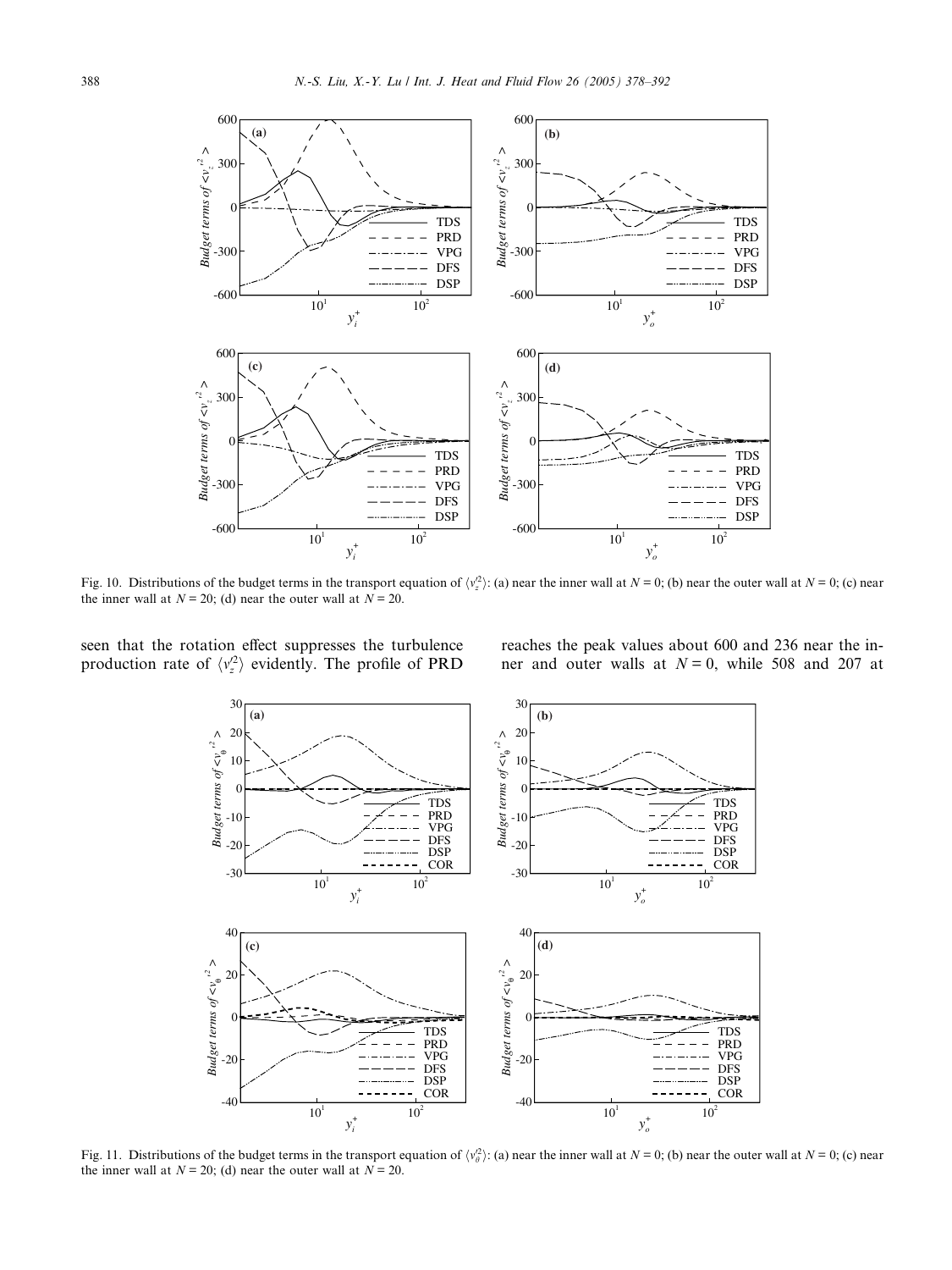$N = 20$ . It is found that the balance is achieved by the interaction between the viscous diffusion rate (DFS) and dissipation rate (DSP) in the wall regions for  $N = 0$  and 20; while in the region  $10 <$  $y_i^+$ (or  $y_o^+$ ) < 100, the production rate plays main contribution to the  $\langle v_z^2 \rangle$  budget. In the central region of the annular channel, all the terms decay rapidly. In [Fig.](#page-10-0) [10](#page-10-0)(c) and (d), the VPG term becomes comparable to the other terms. It is due to the fact that the centrifugal force in the rotating flow can be viewed as fictitious pressure which has been absorbed into the modified pressure. This feature results in that the VPG term plays an important role in the turbulence energy redistribution, which drains the turbulence energy from the axial turbulence fluctuation to the azimuthal and radial turbulence fluctuations. All the budget terms near the inner wall exhibit higher magnitudes compared to those near the outer wall, which is consistent with the profiles of the axial turbulence intensities near the walls, as shown in [Fig. 6](#page-6-0).

The profiles of  $\langle v_{\theta}^2 \rangle$  budget terms at  $N = 0$  and 20 are plotted in Fig.  $11(a)$ , (b) and (c), (d), respectively. Even though system rotation induces non-zero azimuthal mean velocity in the annular channel, as shown in [Fig.](#page-6-0) [5,](#page-6-0) the production rate in [Fig. 11\(](#page-10-0)c) and (d) still contributes little to the  $\langle v_{\theta}^2 \rangle$  budget at  $N = 20$ , compared to the DFS, VPG and DSP terms. All the terms in the  $\langle v_{\theta}^2 \rangle$ budget are smaller than those in the  $\langle v_z^2 \rangle$  budget. It is due to the fact that the azimuthal turbulence fluctuation is mainly generated by the sweep and ejection events related to the high- and low-speed elongated streaks in the walls regions, while the axial turbulence fluctuation is generated by the intensive mean flow shear. In both the non-rotating and rotating cases, the VPG term acts as a positive source term to the budget of  $\langle v_\theta^2 \rangle$ . The contribution of the VPG term to  $\langle v_{\theta}^2 \rangle$  is mainly balanced by the DSP term in the region  $8 < y_i^+$  (or  $y_o^+$ ) < 120. It is found that system rotation enhances the VPG term near the inner wall, while suppresses that near the outer wall. The Coriolis force term contributes little to the budget of  $\langle v_\theta^2 \rangle$  over the channel as shown in [Fig. 11\(](#page-10-0)c) and (d). This behavior is relevant to the distribution of  $\langle v'_p v'_r \rangle$  that is the smallest one of the Reynolds stresses in the rotating cases, as shown in [Fig. 7](#page-7-0)(c).

The budgets of cross Reynolds stress  $\langle v'_\theta v'_z \rangle$  are shown in Fig. 12. At  $N = 0$ , the turbulent diffusion (TDS) and production rate (PRD) are the dominant terms to the  $\langle v'_{\theta} v'_{z} \rangle$  budget. Since the rotation effect modifies significantly the near-wall distribution of  $\langle v'_0 v'_z \rangle$  by enhancing the correlation between  $v'_z$  and  $v'_\theta$ , all the terms of the  $\langle v'_\theta v'_z \rangle$  budget shown in Fig. 12(c) and (d) are augmented remarkably in the rotating cases and are responsible to the balance of  $\langle v'_\theta v'_z \rangle$  budget. The VPG term varies sharply near the walls with the peak values about  $-28$  near the inner wall and 12 near the outer wall. Fig. 12(c) and (d) show that the Coriolis force term is also considerably contributed to the  $\langle v'_\theta v'_z \rangle$  budget near the walls.



Fig. 12. Distributions of the budget terms in the transport equation of  $\langle v'_0 v'_z \rangle$ : (a) near the inner wall at  $N = 0$ ; (b) near the outer wall at  $N = 0$ ; (c) near the inner wall at  $N = 20$ ; (d) near the outer wall at  $N = 20$ .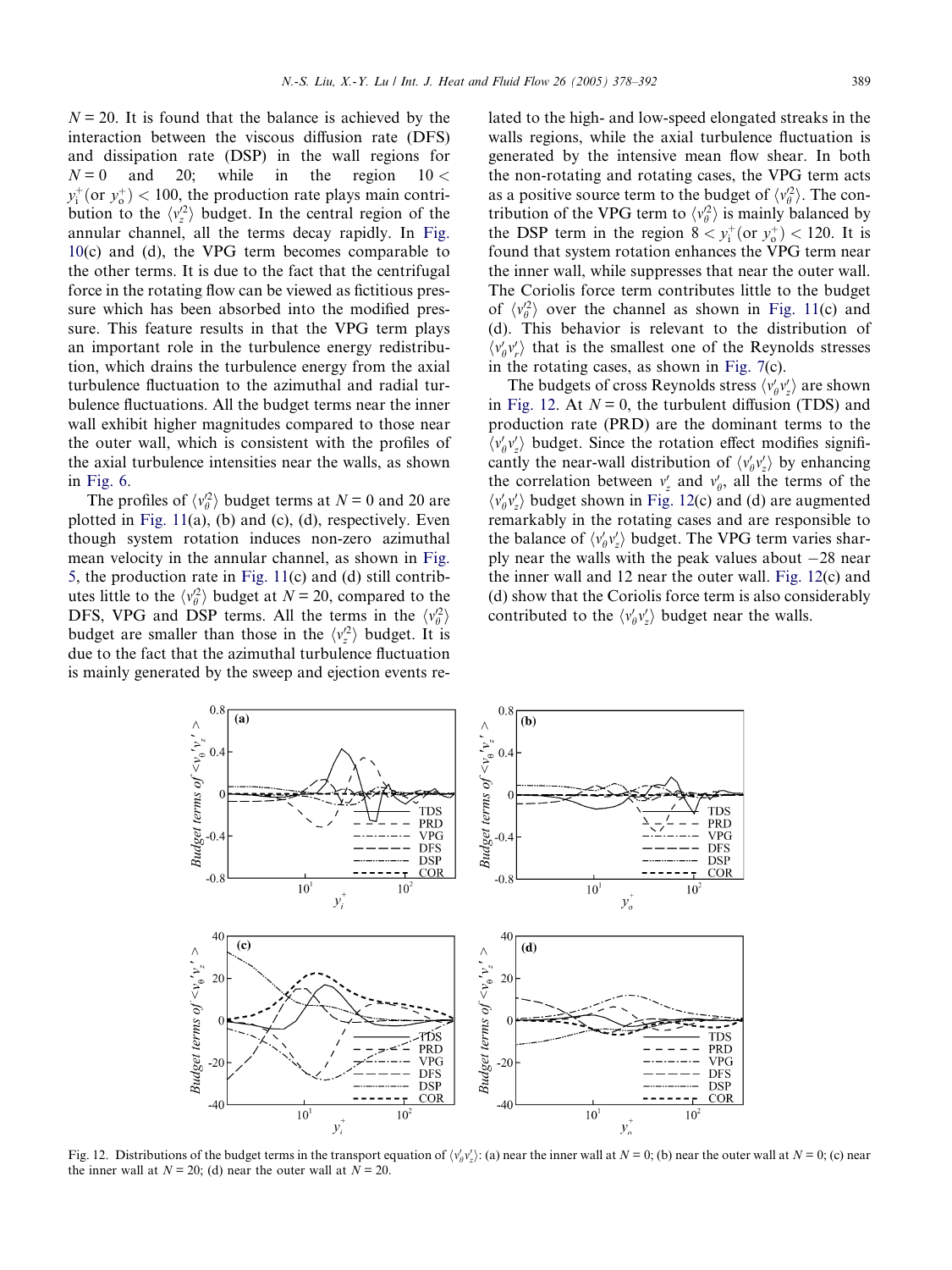<span id="page-12-0"></span>

Fig. 13. Contours of instantaneous azimuthal velocity fluctuation in the  $(\theta, z)$ -plane near the inner wall  $(y_i^+ = 6.4)$  and near the outer wall  $(y_0^+ = 6.4)$ : (a)  $y_i^+ = 6.4$ ,  $N = 0$ ; (b)  $y_0^+ = 6.4$ ,  $N = 0$ ; (c)  $y_i^+ = 6.4$ ,  $N = 20$ ; (d)  $y_0^+ = 6.4$ ,  $N = 20$ . Here, the increment of contour is 0.8.



Fig. 14. Contours of instantaneous axial velocity fluctuation in the  $(\theta, z)$ -plane near the inner wall  $(y_i^+ = 6.4)$  and near the outer wall  $(y_0^+ = 6.4)$ : (a)  $y_1^+ = 6.4$ ,  $N = 0$ ; (b)  $y_0^+ = 6.4$ ,  $N = 0$ ; (c)  $y_1^+ = 6.4$ ,  $N = 20$ ; (c)  $y_0^+ = 6.4$ ,  $N = 20$ . Here, the increment of contour is 3.

#### 4.5. Flow structures

Contours of the instantaneous azimuthal and axial velocity fluctuations are of great help in revealing the influence of the rotation effect on turbulence coherent structures in the wall regions. Figs. 13 and 14 show the contours of the instantaneous azimuthal and axial

velocity fluctuations in the  $(\theta, z)$ -plane at  $y_i^+ = 6.4$  (i.e., near the inner wall) and  $y_0^+ = 6.4$  (i.e., near the outer wall) at  $N = 0$  and 20, respectively. The patterns clearly illustrate the evolution of turbulent intensities with dense streaky structures near the inner wall in Figs. 13(c) and 14(c), compared to the streaky structures near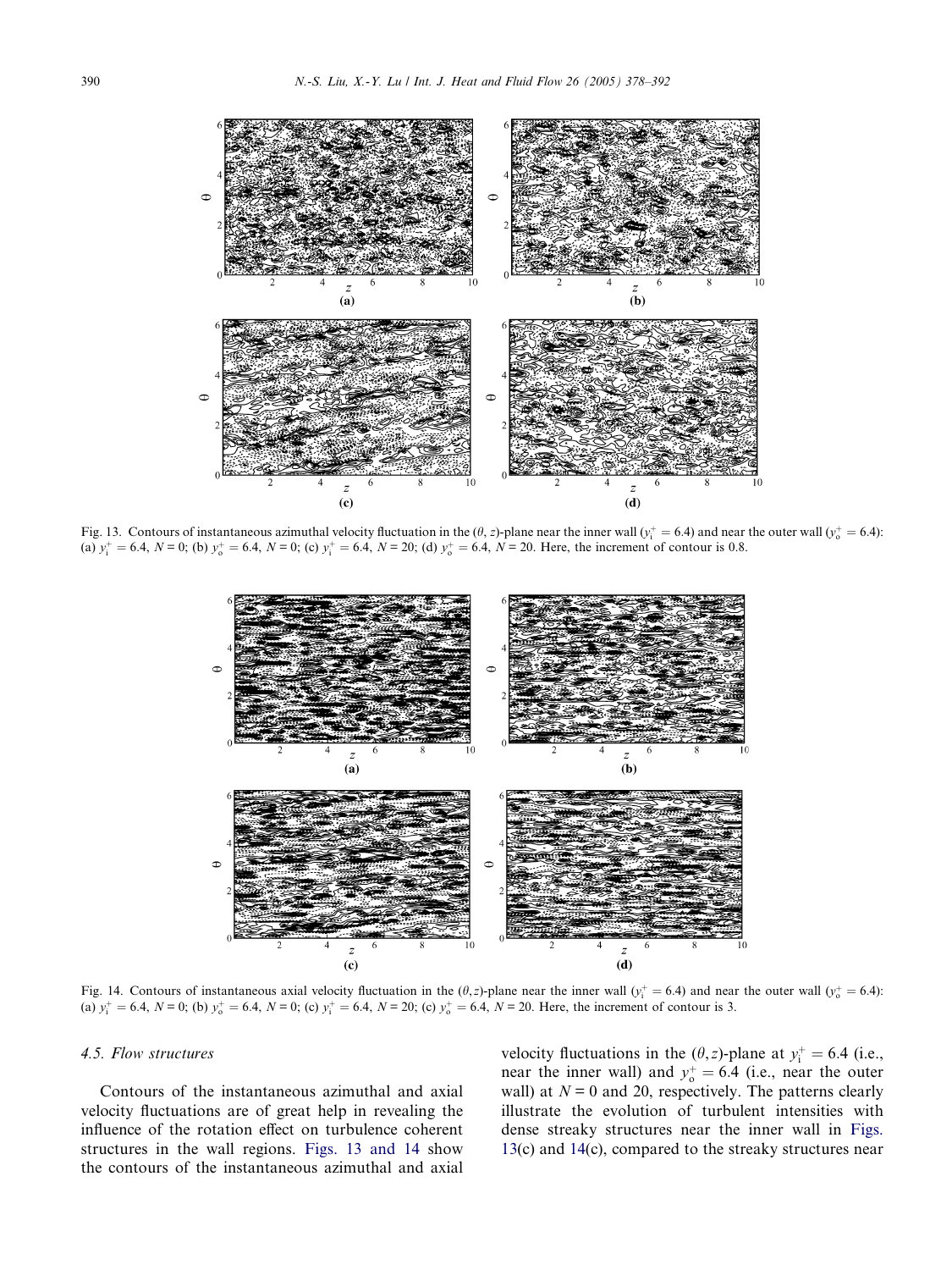<span id="page-13-0"></span>the outer wall in Figs.  $13(d)$  and  $14(d)$  $14(d)$ , which is consistent with the turbulence intensity distributions in [Fig. 6.](#page-6-0)

Compared to the flow structures of the non-rotating case in Figs.  $13(a)$ , (b) and  $14(a)$  $14(a)$ , (b), the scale of the streaky structures in the axial direction increases with the increase of the rotation number. It means that the rotation effect increases the scale of the vortical structures in the axial direction, which corresponds to a shift of turbulence energy distribution towards low wave number in spectral space. The transfer of turbulence energy from large scales to small ones is reduced due to the Coriolis force [\(Tritton, 1992\)](#page-14-0). As shown in [Fig. 5,](#page-6-0) the mean azimuthal velocity is negative near the inner wall and positive near the outer wall. Thus, as expected, it is seen that the upward inclination of the streaky structures appears near the inner wall in [Fig. 13\(](#page-12-0)c) and the downward inclination near the outer wall in [Fig.](#page-12-0) [13](#page-12-0)(d). The inclination of the vortical structures near the walls is closely relevant to the dynamical characteristics of turbulence in the near-wall regions [\(Orlandi and](#page-14-0) [Fatica, 1997\)](#page-14-0).

## 5. Concluding remarks

Turbulent flows in a rotating concentric annular channel are investigated numerically by means of LES technique coupled with a localized one-equation dynamic subgrid-scale model. The decisive validation of the present approach has been achieved by comparing our calculated results with available DNS and experimental data for turbulent flows in a rotating pipe and in a concentric annular channel. Based on the present calculated results, it is found that the bulk mean axial velocity decreases; a non-zero azimuthal velocity arises and its magnitude increases with the increase of the rotation number. The rotation effect exhibits slight influence on the axial turbulence intensity but has significant change on the radial and azimuthal turbulence intensities. As the rotation number increases, the radial and azimuthal turbulence intensities are enhanced in the central region of the annular channel, and their peak values near the inner and outer walls increase. Meanwhile, the variation of the resolved Reynolds stresses,  $\langle v'_\theta v'_z \rangle$  and  $\langle v'_\theta v'_r \rangle$ , is appreciable due to the rotation effect. The peak magnitudes of  $\langle v'_p v'_z \rangle$  become comparable to those of  $\langle v'_r v'_z \rangle$ near the inner and outer walls; it can be explained as a result of the tilting of the near-wall vortical structures that enhance the correlation between  $v'_z$  and  $v'_\theta$ . In the rotating annular channel, the turbulence near the inner wall becomes more intermittent compared to that near the outer wall. The budgets of Reynolds stresses are calculated to examine the turbulence production rate, velocity and pressure gradient term, turbulent diffusion, dissipation rate and Coriolis force term near the walls. The Coriolis force term contributes to the balance of

the  $\langle v_{\theta}^2 \rangle$  and  $\langle v_{\theta}^{\prime} v_{z}^{\prime} \rangle$  budget and becomes more important with the increase of the rotation number. Flow patterns based on the instantaneous velocity fluctuations are investigated to exhibit the influence of the rotation effect on turbulence structures near the wall regions.

## Acknowledgments

This work was supported by the National Natural Science Foundation of China (Nos. 90405007, 10302028, 10125210), the Hundred Talents Programme of the Chinese Academy of Sciences (CAS), and Specialized Research Fund for the Doctoral Program of Higher Education (No. 20020358013).

#### References

- Azouz, I., Shirazi, S.A., 1998. Evaluation of several turbulence models for turbulent flow in concentric and eccentric annuli. ASME J. Energy Resour. Technol. 120, 268–275.
- Brighton, J.A., 1963. The structure of fully-developed turbulence flow in annuli. Ph.D. Thesis, Purdue University.
- Brighton, J.A., Jones, J.B., 1964. Fully-developed turbulent flow in annuli. J. Basic Eng. D 86, 835–844.
- Chung, S.Y., Rhee, G.H., Sung, H.J., 2002. Direct numerical simulation of turbulent concentric annular pipe flow Part 1: flow field. Int. J. Heat Fluid Flow 23, 426–440.
- Dong, Y.H., Lu, X.Y., 2004. Large eddy simulation of a thermally stratified turbulent channel flow with temperature oscillation on the wall. Int. J. Heat Mass Transfer 47, 2109–2122.
- Dong, Y.H., Lu, X.Y., Zhuang, L.X., 2003. Large eddy simulation of turbulent channel flow with mass transfer at high-Schmidt numbers. Int. J. Heat Mass Transfer 46, 1529–1539.
- Eggels, J.G.M., Unger, F., Weiss, M.H., Westerweel, J., Adrian, R.J., Friedrich, R., Nieuwstadt, F.T.M., 1994. Fully developed turbulent pipe flow: a comparison between direct numerical simulation and experiment. J. Fluid Mech. 268, 175–209.
- El-Samni, O.A., Kasagi, N., 2001. The effects of system rotation with three orthogonal rotating axes on turbulent channel flow. In: Proc. the ASME 7th Int. Conf. Fluid Dynamics Propulsion, Egypt.
- Escudier, M.P., Gouldson, I.W., Jones, D.M., 1995. Flow of shearthinning fluids in a concentric annulus. Exp. Fluids 18, 225–238.
- Germano, M., Piomelli, U., Moin, P., Cabot, W.H., 1991. A dynamic subgrid-scale eddy viscosity model. Phys. Fluids A 3, 1760–1765.
- Hanjalic, K., 1974. Prediction of turbulent flow in annular ducts with differential transport model of turbulence. Warme stoffubertragung. 7, 72–78.
- Hasan, A., Roy, R.P., Kalra, S.P., 1992. Velocity and temperature fields in turbulent liquid flow through a vertical concentric annular channel. Int. J. Heat Mass Transfer 35, 1455–1467.
- Heikal, M.R.F., Walklate, P.J., Hatton, A.P., 1976. The effect of free stream turbulence level on the flow and heat transfer in the entrance region of an annulus. Int. J. Heat Mass Transfer 20, 763– 771.
- Johnston, J.P., Halleen, R.M., Lezius, D.K., 1972. Effects of spanwise rotation on the structure of two-dimensional fully developed turbulent channel flow. J. Fluid Mech. 56, 533–557.
- Kang, S., Patil, B., Zarate, J.A., Roy, R.P., 2001. Isothermal and heated turbulent upflow in a vertical annular channel—Part I.